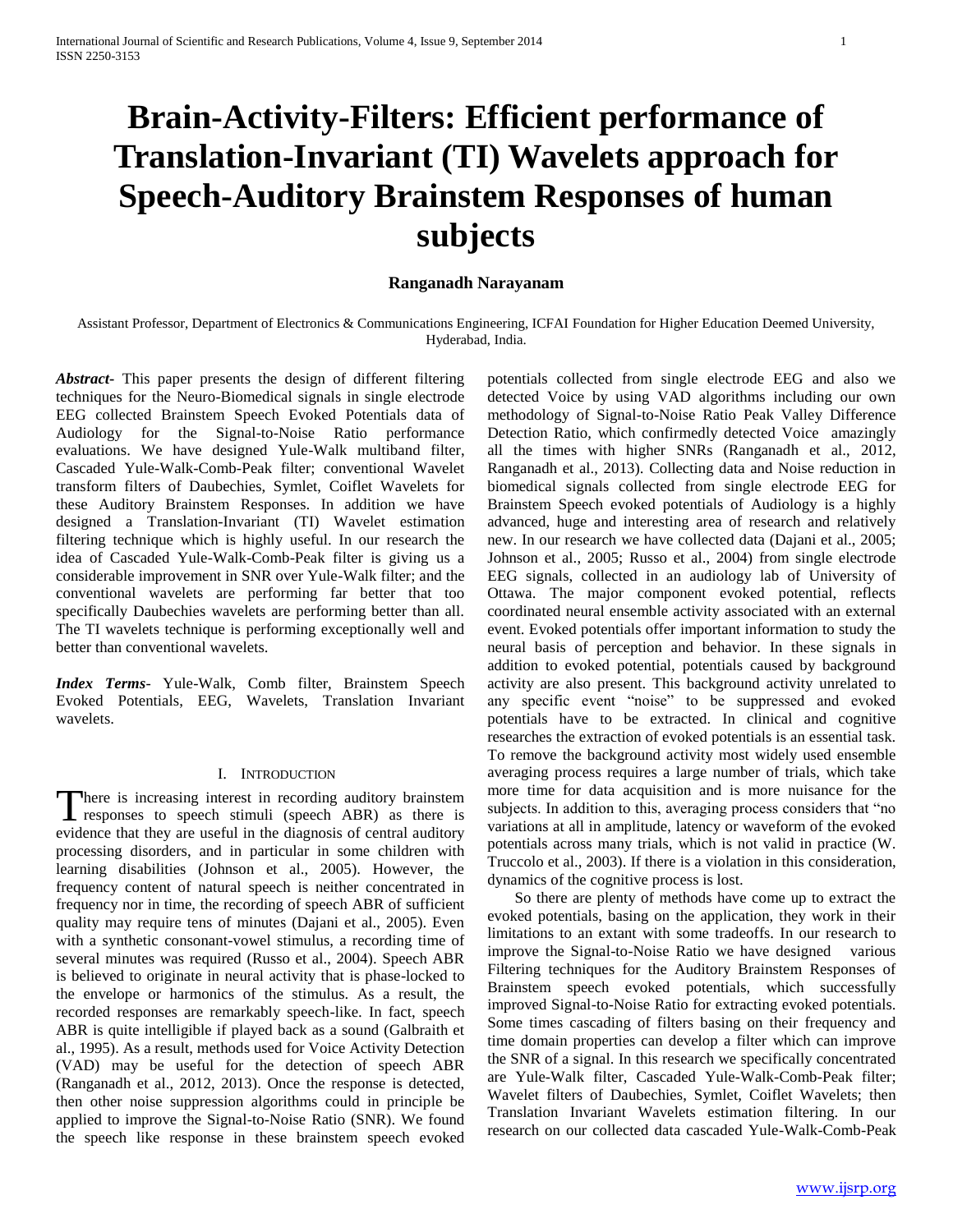filter is giving us a considerable improvement in SNR over Yule-Walk filter; and the wavelets are performing far better that too specifically Daubechies wavelets are performing the best. Ultimately Translation Invariant wavelets are working far better than Conventional Wavelets in suppressing noise for extracting Evoked potentials; and hence a better improvement in SNR.

 The paper is organized in the following way: there is discussion in the design of the various filters in Section II, The Result Analysis is made in the Section III, and the section IV concludes the research.

## II. FILTERING TECHNIQUES DESIGN

 In these filtering techniques our goal is to remove the background noise and recover the signal of interest, by improving SNR by using various methods. In this research we have developed different procedures for SNR performances in the collected Neuro-biomedical Auditory signals from single electrode EEG for Brainstem Speech Evoked Potentials (Dajani et al., 2005; Johnson et al., 2005; Russo et al., 2004., M.S. John et al., 2000). We have concentrated at the frequencies of 100Hz, 200Hz up-to a maximum of 1000 Hz for the frequency components and harmonics as at higher frequency components the speech like tones are almost rare. We have considered 1024, 2048 samples from the data for performance evaluation purposes. For these data we have implemented several different filtering techniques such as Comb-Filters, Yule-Walk multiband filters, some cascaded filters such as Cascaded Yule-Walk-Comb-Peak filters; conventional Wavelets filters: Daubechies, Symlet, Coiflet Wavelets and Translation-Invariant (TI) Wavelet estimation filtering procedures.

## **IIR Yule-Walk Multiband Filter:**

 Yule-Walk (John L Semmlow et al., 2004) is an IIR filter with arbitrary magnitude specifications, and this IIR filter approximates an arbitrary magnitude response, it minimizes the error between the desired magnitude represented by a vector and the magnitude of the IIR filter in the least-squares sense. This filter can be highly useful for biomedical signals such as Audiological Biomedical signals (John L Semmlow et al., 2004). We can use different orders for the better approximation of the results.

# **IIR Comb Filter:**

 A comb filter can be used for increasing the energy of a signal at particular frequencies basing on notch or peak; and hence possibility of improving signals amplitudes in the time domain of the signal (Mikel et Gainza et al., 2005; Aileen Kelleher et al., 2005., Robert W. et al., 2008). Basing on their time domain and frequency domain properties Cascading of filters basing on the type of application some times gives plenty of innovative results.

 We first implemented Comb filtering Comb-notch and also Comb-peak filters; Yule-Walk multiband filters. Here we implemented Cascading of Yule-Walk multiband filter with few more filters. But after Yule-Walk Filter we found that amplitude of the signal was suppressed keeping frequency same of the signal. To get a good response and to improve the signal amplitude, we would like to extend this IIR Yule-Walk filter

design to cascade it with a filter which can improve the amplitude of the signal and also to improve the signal to Noise Ratio. We selected IIR Comb-filter. For this we would like to utilize the properties of Comb filtering process to enhance its time-domain for the nearest approximation. So we cascaded Yule-Walk multiband filter with Comb-Peak filter which approximated the amplitude of signal in its time domain to the simulated original signal keeping the frequency. Then we observed the Signal-to-Noise Ratio for both cases of Yule-Walk multiband filter and the cascaded filter of Yule-Walk-Comb-Peak filter. It found to be there is a significant improvement in the SNR values in Cascaded filter. It's a good success. We found better improvements with different orders of the filters. We found that Yule-Walk-Comb-Peak filter is better smoothening and making the signal to the nearest approximation to the original simulated signal.

# **Conventional wavelets:**

- 1. Possesses frequency-dependant windowing, which allows for arbitrary high resolution of the highfrequency signal components; unlike STFT.
- 2. A key advantage of wavelet techniques is the variety of wavelet functions available. So it allows us to choose the most appropriate one for the signal under investigation.

 For the above reasons the wavelet transform has emerged over recent years as a powerful time-frequency analysis and signal-coding tool suitable for use in manipulation of complex non-stationary signals in biomedical signal processing such as in human auditory signal processing. Around 2 decades back Wavelet transforms were introduced for Evoked Potentials analysis of EEG (E.A. Bartnik et. al., 1992; O. Bertrand et. al., 1994; R.Q. Quiroga et. al., 1999). Recently, the wavelet transform was applied for EEG evoked potential extraction by choosing a few wavelet coefficients (R.Q. Quiroga et. al., 2003), requiring a priori knowledge of the time and frequency ranges of the Evoked Potential. But such knowledge is abundant in EEG. Wavelets offer higher temporal resolution at lower frequencies, so it suits well the 1/f spectral profile of evoked potentials. Wavelets filtering process includes three steps: 1. Wavelet decomposition 2. Nonlinear thresholding 3. Inverse wavelet reconstruction. Nonliner thresholding (I.M. Johnstone et. al., 1997) is used in the thresholding step for separating the signal from noise. The evoked potential will be wavelet decomposed with large wavelet coefficient, where as the ongoing background activity will be decomposed with small coefficients. So thresholding the wavelets coefficients can estimate the evoked potentials. Here we studied temporally correlated white Gaussian noise model, and we proposed level-dependant thresholding (R.R. Coifman et. al., 1995).

 We have designed wavelet filters of different orders for these brainstem speech evoked potentials collected from single electrode EEG by using different functions of Daubechies, Symlet, Coiflet Wavelets. We found reasonably similar results for all the three wavelet functions even while observing the frequency spectra and also at the SNR performances of these wavelets. It means that the results are almost insensitive to which wavelet family we choose out of the three. But we found better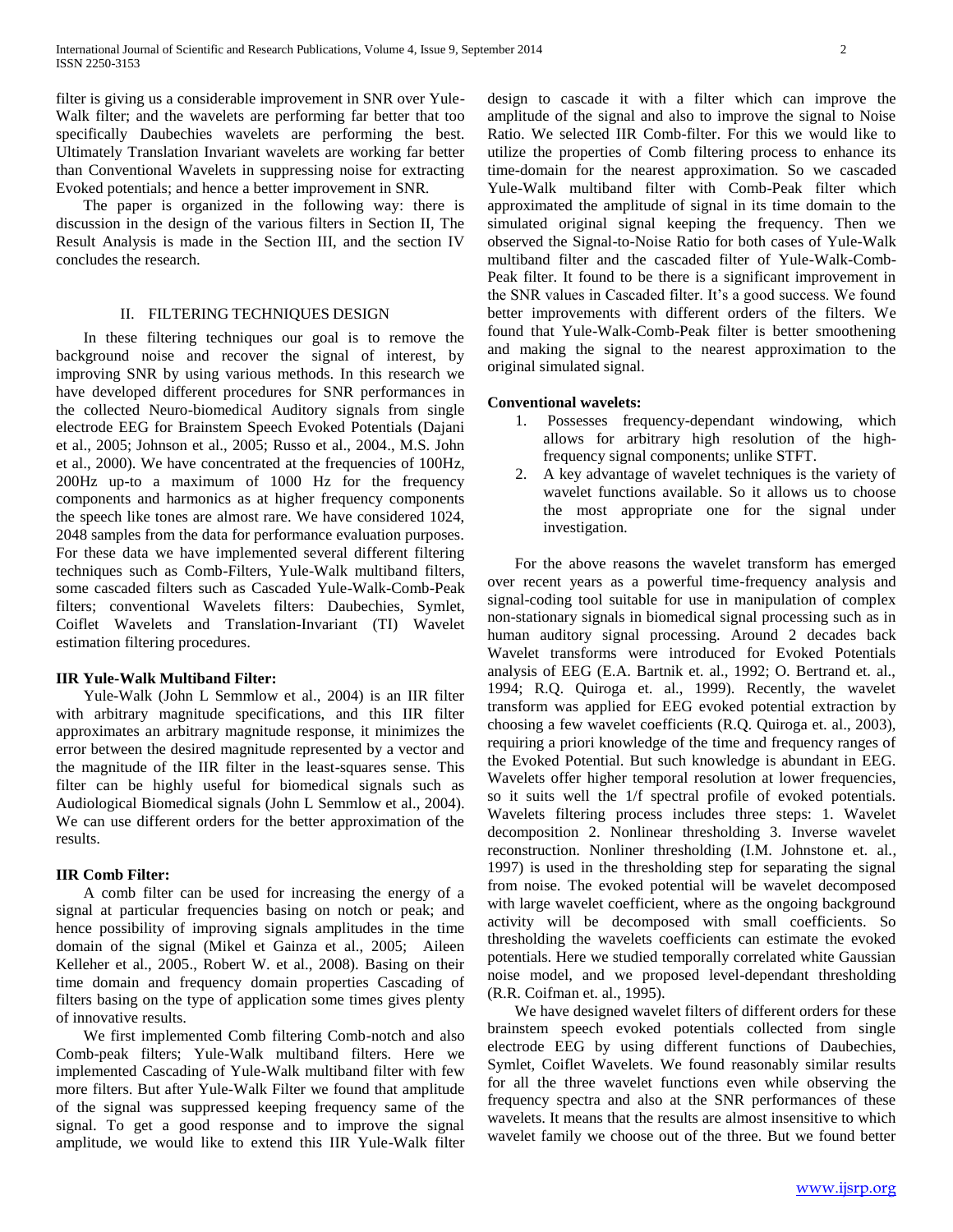results with Daubechies wavelets than Symlet and Coiflet wavelet functions. In addition to conventional wavelets, we have developed the three steps of the algorithm using wavelet packets. Wavelet packet decomposition, thresholding and reconstruction found to be having more precision than wavelets.

 As a result out of all we found that conventional wavelets are outperforming and giving excellent SNR performances.

# **Translation-Invariant (TI) Wavelet Filtering Estimator:**

 In addition to the conventional wavelet based filtering estimators we are considering the TI wavelet based estimator filtering technique. Here we are choosing translation invariant wavelet evoked potential estimator, in addition to conventional wavelets. In this filtering technique problems such as pseudo-Gibbs phenomenon near the discontinuities (R.R. Coifman et. al., 1995) can be overcome.

 To do the process with TI wavelets evoked-potential estimation filtering the steps are

- 1. We shift the data.
- 2. Threshold the shifted data.
- 3. Unshift the thresholded data.
- 4. Then average the results for all shifting.

 We did this process for each individual data sets. We considered shifting and unshifting the signal in the frequency domain and we did 1,2,3,4,5 shifts for each individual data set and averaged the results. We utilized two popular thresholding techniques: hard thresholding, soft thresholding. Soft thresholding sets the wavelet coefficients with the magnitude less than the threshold to zero, but it reduces the remaining coefficients in magnitude by the threshold also when compared to hard thresholding, soft thresholding does not contain noisy spikes, so we strongly considered soft thresholding and it provides smooth estimates.

 We have implemented this TI wavelets algorithm on our brainstem speech evoked potential data for 5 human subjects. We have calculated local SNRs for each subject, Table 3, at those frequency components of interest where the evoked potentials are strongly found ie> 100 Hz, 200 Hz, and so on. TI is working with better SNR performances. Then we calculated overall SNR values for each subject and compared it with conventional wavelets. TI wavelets estimation filtering method is outperforming the conventional wavelet filters.

#### III. RESULT ANALYSIS

 In this research we have done the design of Yule-Walk, Cascaded Yule-Walk-Comb, Wavelet transform filters of Daubechies, Symlet, Coiflets Wavelets and Translation Invariant (TI) Wavelets filtering for these Auditory Brainstem Responses. The results are represented in time domain analysis, spectral analysis. Finally the Signal-to-Noise Ratios performance analysis of the filters for 5 different human subjects is represented in tabular forms Table 1, Table 3 and Table 4.

 There is one more table, Table 2 (Ranganadh et al., 2012, Ranganadh et al., 2013), which shows the results of different Voice Activity Detection processes. Our own process of Signal to Noise Ratio Peak Valley Difference Detection Ratio

(SNRPVD), proved to be performing excellently well than even the standard statistical techniques and giving a guarantee all the time. In this table we are showing for 12 subjects from Ranganadh et al., 2012; but there are 10 more subjects' results also given in Ranganadh et al., 2013. But here we are giving the results to make sure of the Voice Activity Detection, related and essential to the context of this paper, but not exactly related to this cause of the filters design topic of this paper.

 From figures Fig 1 and Fig 2 it can be seen that the smoothening of the signal is better but amplitude of the signal has been suppressed to an extent. In figure 3 after designing cascaded Yule-Walk-Comb-Peak filter, it reduces the amplitude suppression in the time domain of the signal; and improves the closeness towards the original simulated signal in its amplitude; of-course in Fig 1, 2, 3 frequencies are same. In Table 1 it can be seen of the SNR performances.

 The Figures Fig 4, 5, 6 are the frequency spectra of the signal after de-noising using wavelets Daubechies, Coieflets and Symlet wavlelets; up-to the lower frequencies of 500 Hz for the purpose of the space limitations and clarity of the picture at those corresponding frequency peaks of interest, where we are having the interest of Voice Activity Detection frequency harmonics ie> 100 Hz, 200 Hz, 300 Hz etc. They look similar but some differences in the Signal-to-Noise Ratios but similar SNR values, which represents that whichever is the wavelet family out of the three, filtering is almost insensitive. The Signal-to-Noise Ratios for 5 different human subjects of the wavelets can be seen from the tabular form Table 1. There is one more table Table 3 we have provided SNR values of the Local SNRs using TI wavelets estimator filtering procedure. In table 4 the results of SNR performances for overall SNR using TI Wavelets filtering estimator approach when compared to outperforming conventional Daubechies Wavelets. Here TI wavelets approach is far better performing than the conventional Daubechies wavelets. Fig 7 shows the exact spectral peaks at the frequency harmonics of interest.

#### **Signal-Noise-Ratio:**

 As per the Table 1 we observed the SNR improvements from "Yule-Walk filter" to "Cascaded Yule-Walk-Comb-Peak" Filter. From the table we can clearly visualize that Yule-Walk filtering technique when it is cascaded with a Comb-Peak Filter, it is performing better than just with Yule-Walk Filtering for all the 5 subjects. Significant improvement in the Signal-to-Noise ratios and the time domain signals for these two techniques are proving that cascading is improving the signal to be freer from noise and showing significant SNR performance. The wavelet methods are clearly showing much more and far extant performance than first two methods in terms of SNR values and hence in terms of noise suppression. Out of the 3 wavelet methods Daubechies wavelets are performing the best. The idea of cascading approach of Yule-Walk and Comb-Peak-Filter providing us a good performance than Yule-Walk filtering approach. From the tables Table 3 and Table 4 it is clear that TI wavelets are working perfectly well at local frequency harmonics of interest and also outperforming than conventional wavelets in its SNR to suppress noise to extract evoked potentials. On a conclusive basis Wavelets are outperforming and that too Daubechies wavelets are performing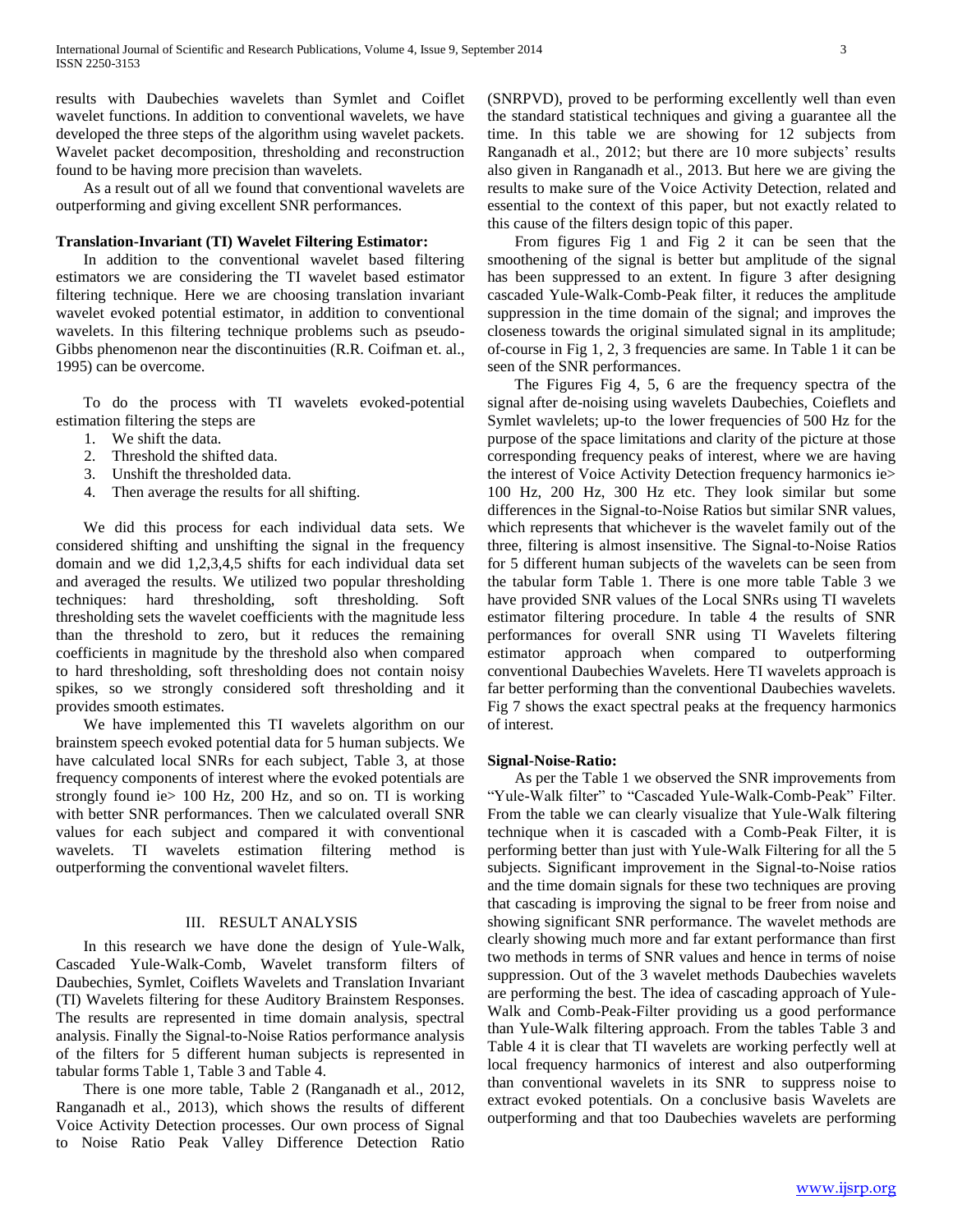the best. It is clear that TI wavelets estimator filtering approach is exceptionally well even better than conventional Wavelets.

### IV. CONCLUSION

 In this research we have done the comparative study for the Signal-to-Noise Ratio performances on our own data of single electrode EEG ABR evoked potentials collected from 5 different human subjects by designing the filters: Yule-Walk multiband filter, Cascaded Yule-Walk-Comb-Peak filter; Wavelet transform filters of Daubechies, Symlet, Coiflets Wavelets; Translation Invariant (TI) Wavelets estimator filtering. We conclude that our idea of Cascaded Yule-Walk-Comb-Peak filter is giving better SNR performance than Yule-Walk multiband filter. It is also proved that cascading of filters basing on their time and frequency domain properties some times can give better performances. We observed that conventional wavelets are performing excellently well and Daubechies wavelets are giving the highest performance in SNR than Symlet, Coiflets wavelets. Ultimately we found in our experiment of our data sets that Translation-Invariant (TI) Wavelet Estimator filtering approach is performing exceptionally well than all conventional wavelet filters family of filtering approaches; for the 5 human subjects. We conclude that conventional wavelets and TI wavelets estimator filtering approaches are highly successful in suppressing the background noise and highly useful in extracting the Evoked Potentials from our data collected from 5 human subjects in Audiology Lab.

#### ACKNOWLEGDEMENTS

 It is to acknowledge Dr. Hilmi Dajani, of University of Ottawa for providing me Proper Research Training in "Brainstem Speech Evoked Potentials Research" Including EEG data collections in the University of Ottawa Audiology Lab. A critical part of this particular research of this paper was guided by Dr. Dajani Hilmi, when I was a research student under him in University of Ottawa. I have been continuing doing this research training in India; and the support of my authorities of institutions where I have been working is appreciated.

#### NOTE

 The result analysis of filtering methods is made for 5 different Human subjects; who are different from the VAD table Table 2 is for 12 different human subjects. Please make a note of this matter to avoid any confusion. This table is specifically provided is to prove that Voice Activity has been successfully and strongly detected in our experiments of Brainstem Speech Evoked Potentials in University of Ottawa Audiology LAB; and it is surely detected all the time (ie> for all subjects, and one more table for 10 more subjects from the table in Rangandh et. al., 2013) without any discrepancies; unlike the standard technique of Statistical VAD Methods, where it detects some times and some times not.

#### **REFERENCES**

- [1] Ranganadh Narayanam, 2013 "An efficient Peak valley detection based VAD algorithm for Robust Detection of speech auditory brainstem responses", Proceedings of AIRCC-international Conference on Computer Science and Information Technology (CCSIT-2013).
- [2] Dajani, R.H., Purcell, D., Wong, W., Kunov, H., Picton, T.W. 2005. Recording Human Evoked Potentials That Follow the Pitch Contour of a Natural Vowel. IEEE Transactions on Biomedical Engineering 52, 1614- 1618.
- [3] Ranganadh Narayanam, 2012 "Robust detection of speech auditory brainstem responses using Voice Activity Detection (VAD) algorithms", IEEE CAMAN international conference – 2012.
- [4] Johnson, K.L., Nicol, G.T., Kraus, N. 2005. Brain Stem Response to Speech: A Biological Marker of Auditory Processing. Ear & Hearing 26, 424-434.
- [5] Russo, N., Nicol, T., Musacchia, G., Kraus, N. 2004. Brainstem responses to speech syllables. Clinical Neurophysiology 115, 2021-2030.
- [6] Galbraith GC, Arbagey PW, Branski R. Intelligible speech encoded in the human brain stem frequency-following response. NeuroReport 1995; 6:2363-2367.
- [7] M.S. John, T.W. Picton, MASTER: a Windows program for recording multipleauditory steady-state response. Computer Methods and Programs in Biomedicine 61 (2000) 125–150, Elsevier.
- [8] JOHN L. Semmlow, 2004 "Biomedical Signal and Image Processing; Signal Processing and communications series"; Dekker Media
- [9] Mikel Gainza; gugne covle, Bob laulor 2005 "ONSET detection using combfilters", IEEE workshop on applications of signal processing to audio and accostics.
- [10] Aileen Kelleher, Derry Fitzgerald, Mikel Gainza, Eugene Coyle, and Bob Lawlor, "Onset Detection using coming, Music Transcription and Ornament Detection for the Traditional Irish Fiddle", Audio engineering society convention paper, Barcelona, Spain. Onset detection using combing. 2005.
- [11] Robert W. B auml and Wolfgang S orgel, "UNIFORM POLYPHASE FILTER BANKS FOR USE IN HEARING AIDS: DESIGN AND CONSTRAINTS" Siemens Audiological Engineering Group germany, 16th European Signal Processing Conference (EUSIPCO 2008), Lausanne, Switzerland, August 25-29, 2008
- [12] W. Truccolo, K.H. Knuth, A.S. Shah, S.L. Bressler, C.E. Schroeder, M. Ding, Estimation of single-trial multi-component ERPs: differentially variable component analysis (dVCA), Biol. Cybern. 89 (2003) 426–438.
- [13] E.A. Bartnik, K.J. Blinowska, P.J. Durka, Single evoked potential reconstruction by means of wavelet transform, Biol. Cybern. 67 (2) (1992) 175–181.
- [14] O. Bertrand, J. Bohorquez, J. Pernier, Time-frequency digital filtering based on an invertible wavelet transform: an application to evoked potentials, IEEE Trans. Biomed. Eng. 41 (1) (1994) 77–88.
- [15] R.Q. Quiroga, M. Schürmann, Functions and sources of evoked EEG alpha oscillations studied with the wavelet transform, Clin. Neurophysiol. 110 (1999) 643–654.
- [16] R.Q. Quiroga, H. Garcia, Single-trial event-related potentials with wavelet denoising, Clin. Neurophysiol. 114 (2003) 376–390.
- [17] R.R. Coifman, D.L. Donoho, Translation-Invariant De-Noising, in: A. Antoniadis, G. Oppenheim (Eds.), Wavelets and Statistics, Lecture Notes in Statistics, Springer, New York, 1995.
- [18] I.M. Johnstone, B.W. Silverman, Wavelet threshold estimators for data with correlated noise, J. R. Statist. Soc. Ser. B (Statist. Methodol.) 59 (1997) 319–351.
- [19] R.R. Coifman, D.L. Donoho, Translation-Invariant De-Noising, in: A. Antoniadis, G. Oppenheim (Eds.), Wavelets and Statistics, Lecture Notes in Statistics, Springer, New York, 1995.

#### **AUTHORS**

**First Author** – **Mr. Ranganadh Narayanam** is an Assistant Professor in the department of Electronics & Communications Engineering in ICFAI Foundation for Higher Education Deemed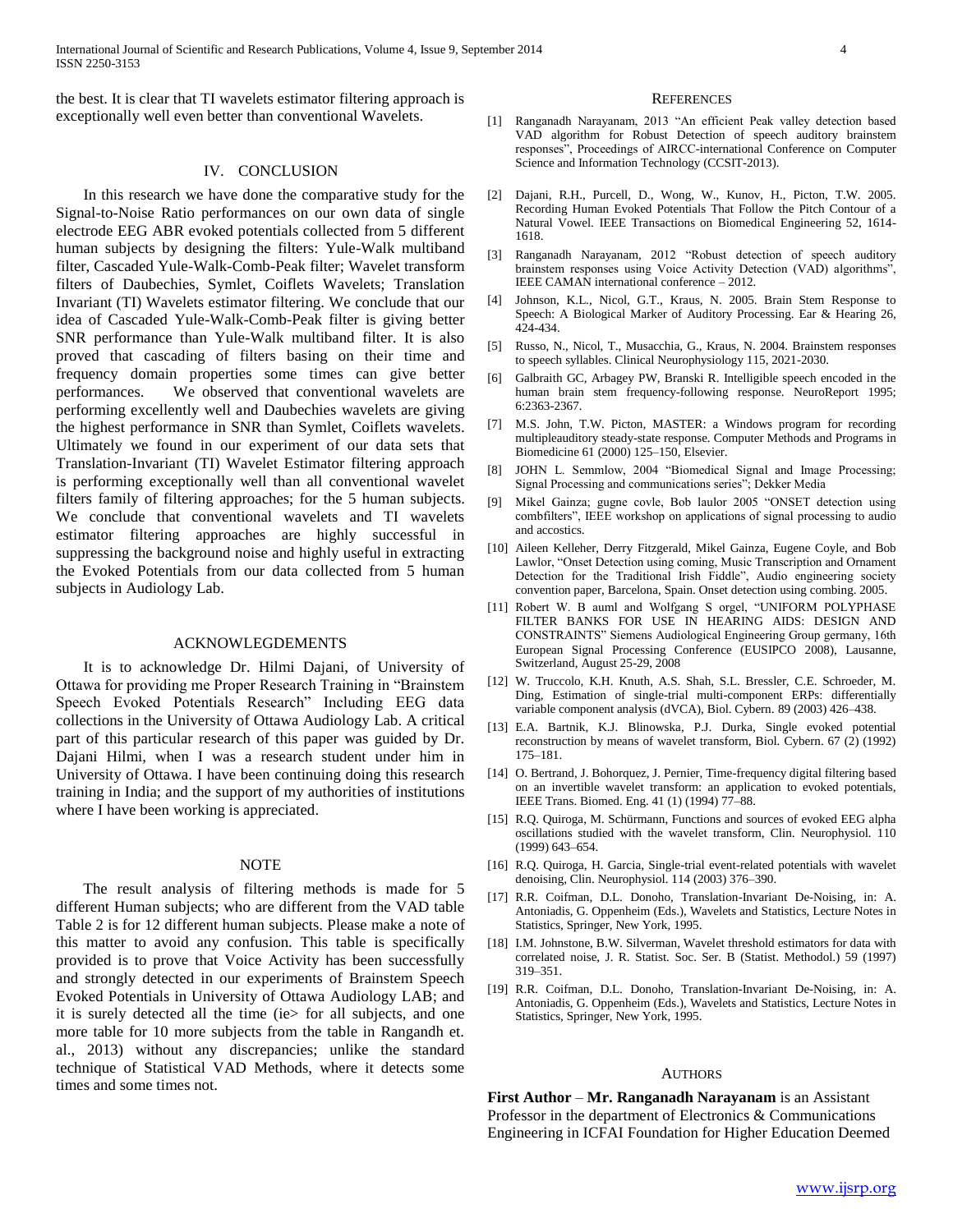University, Hyderabad, India. Mr.Narayanam, was a research student in the area of "Brain Stem Speech Evoked Potentials" under the guidance of Dr. Hilmi Dajani of University of Ottawa,Canada. He was also a research student in The University of Texas at San Antonio under Dr. Parimal A Patel,Dr. Artyom M. Grigoryan, Dr Sos Again, Dr. CJ Qian,. in the areas of signal processing and digital systems, control systems. He worked in the area of Brian Imaging in University of California Berkeley. Mr. Narayanam has done some advanced learning in the areas of

DNA computing, String theory and Unification of forces, Faster than the speed of light theory with worldwide reputed persons and world's top ranked universities. Mr. Narayanam's research interests include neurological Signal & Image processing, DSP software & Hardware design and implementations, neurotechnologies. Mr. Narayanam can be contacted at [rnara100@gmail.com,](mailto:rnara100@gmail.com) [ranganadh.narayanam@gmail.com,](mailto:ranganadh.narayanam@gmail.com) [rnara100@ifheindia.org](mailto:rnara100@ifheindia.org)



**Fig 1 Given data time domain noisy signal, for Subject 1**



**Fig 2 After Yule-Walk filtering time domain signal, for Subject 1**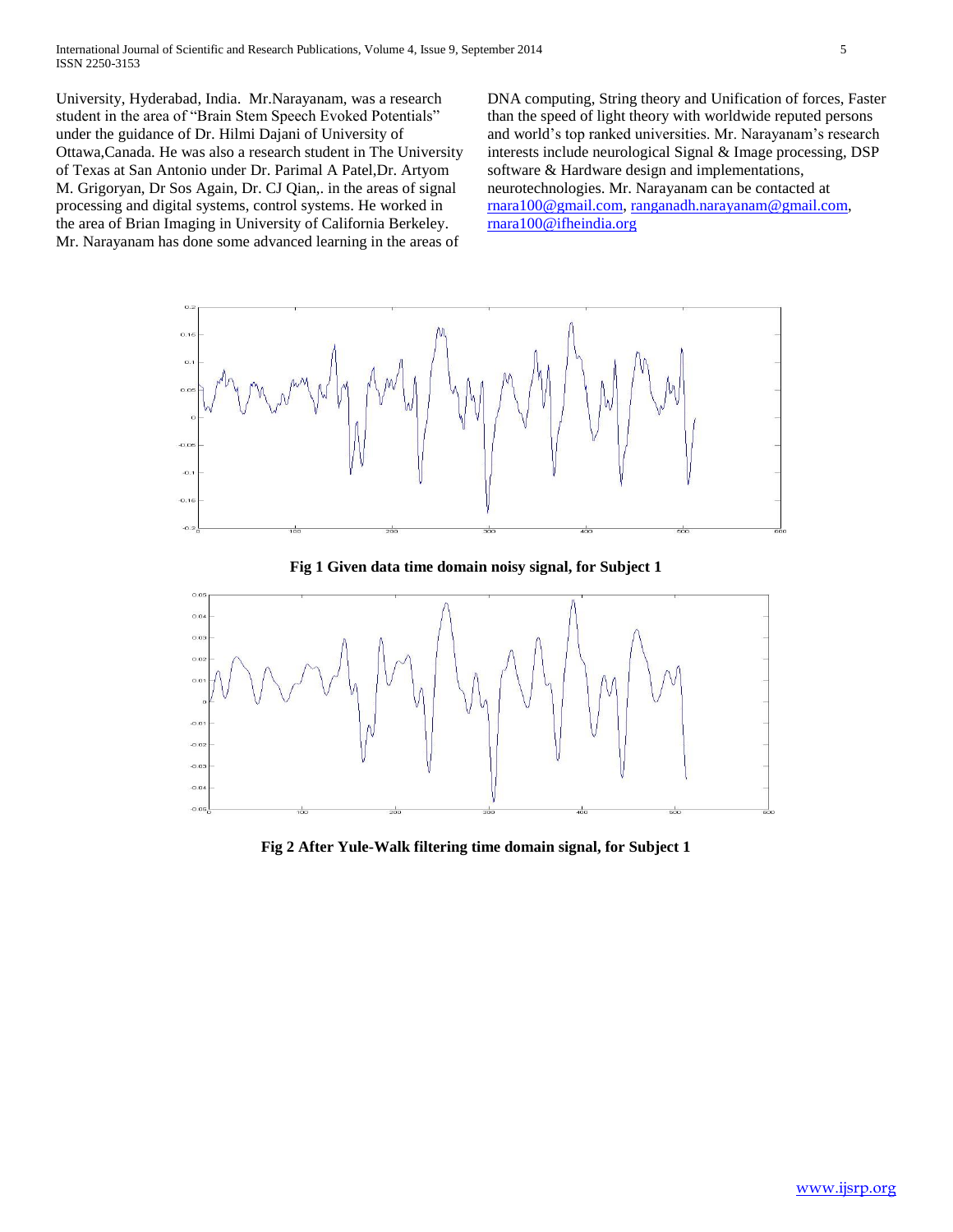.<br>Fil

 $-80$ 

 $-90$ 

 $rac{1}{100}$ 

50



**Fig 3 After Yule-walk-comb-peak filtering time domain signal, Subject 1, with better SNR**





 $300$ 

 $400$ 

 $450$ 

500

 $rac{1}{200}$ 

150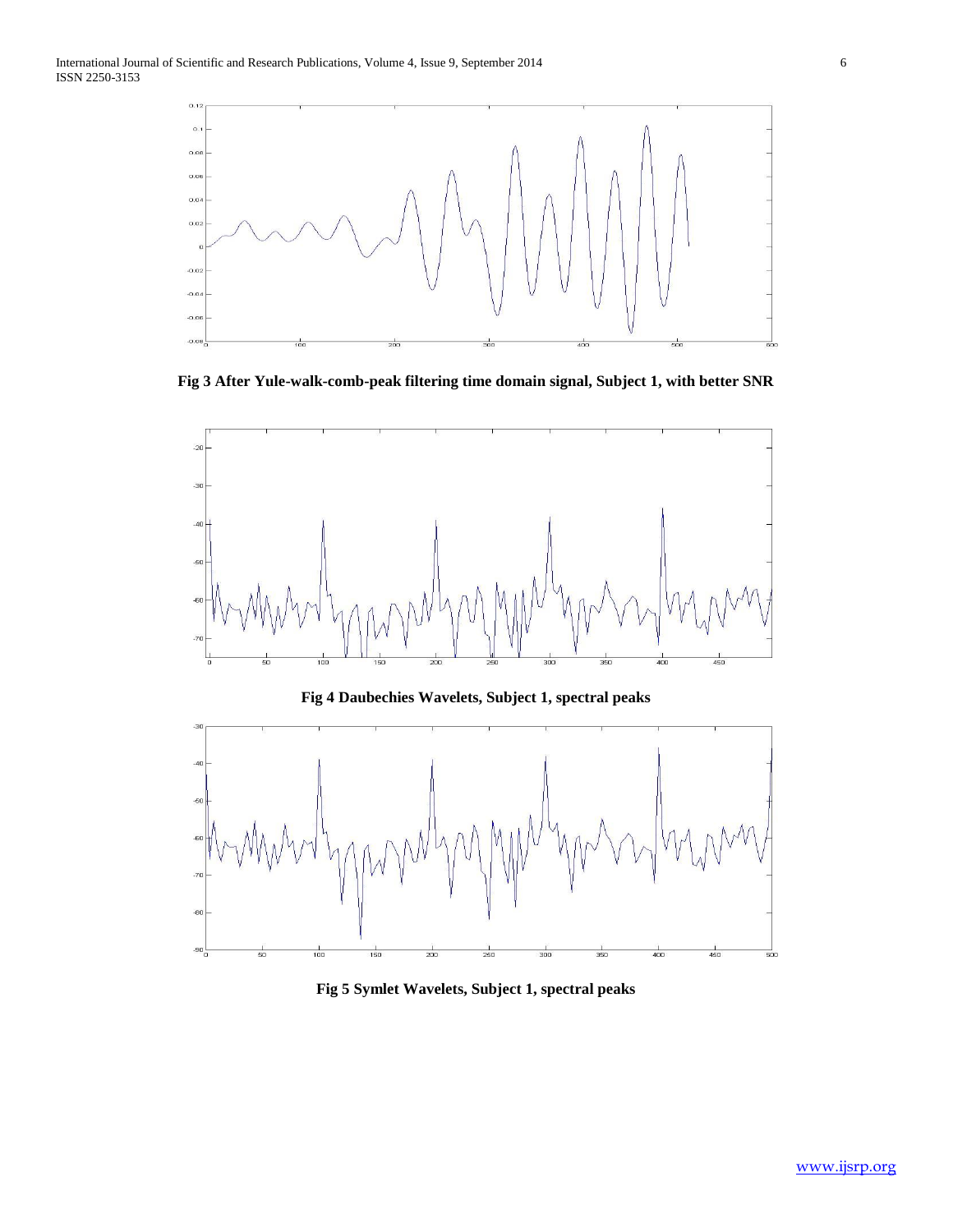

**Fig 6 Coiflets Wavelets, Subject 1, spectral peaks**



 Fig 7 The frequency components in TI wavelets de-noising: the frequency components where the evoked responses concentrate strongly are the 100 Hz, 200 Hz, and so on. Which are our interested components of brainstem speech evoked potentials of our collected data.

# **Table 1 The SNR performance evaluation of Different filters for single electrode EEG collected Speech ABR for 5 different subjects**

|                | Signal-to-Noise-Ratio (dB)     |                                              |                                     |         |          |  |
|----------------|--------------------------------|----------------------------------------------|-------------------------------------|---------|----------|--|
| Subject S.No.  | <b>IIR Yule-Walk</b><br>Filter | Cascaded IIR<br>"Yule-Walk<br>Filter & Comb- | <b>Conventional Wavelet Filters</b> |         |          |  |
|                |                                | Peak Filter"                                 | <b>Daubechies</b>                   | Symlet  | Coiflets |  |
| 1              | 2.6386                         | 7.0123                                       | 14.8412                             | 13.9801 | 13.9512  |  |
| $\overline{2}$ | 3.1428                         | 8.5241                                       | 18.6278                             | 18.0410 | 17.9801  |  |
| 3              | 2.8968                         | 6.9842                                       | 20.8543                             | 19.9941 | 19.6427  |  |
| 4              | 4.8211                         | 8.9128                                       | 16.8428                             | 16.1322 | 16.0329  |  |
| 5              | 5.2105                         | 7.2129                                       | 19.3214                             | 18.7211 | 18.6028  |  |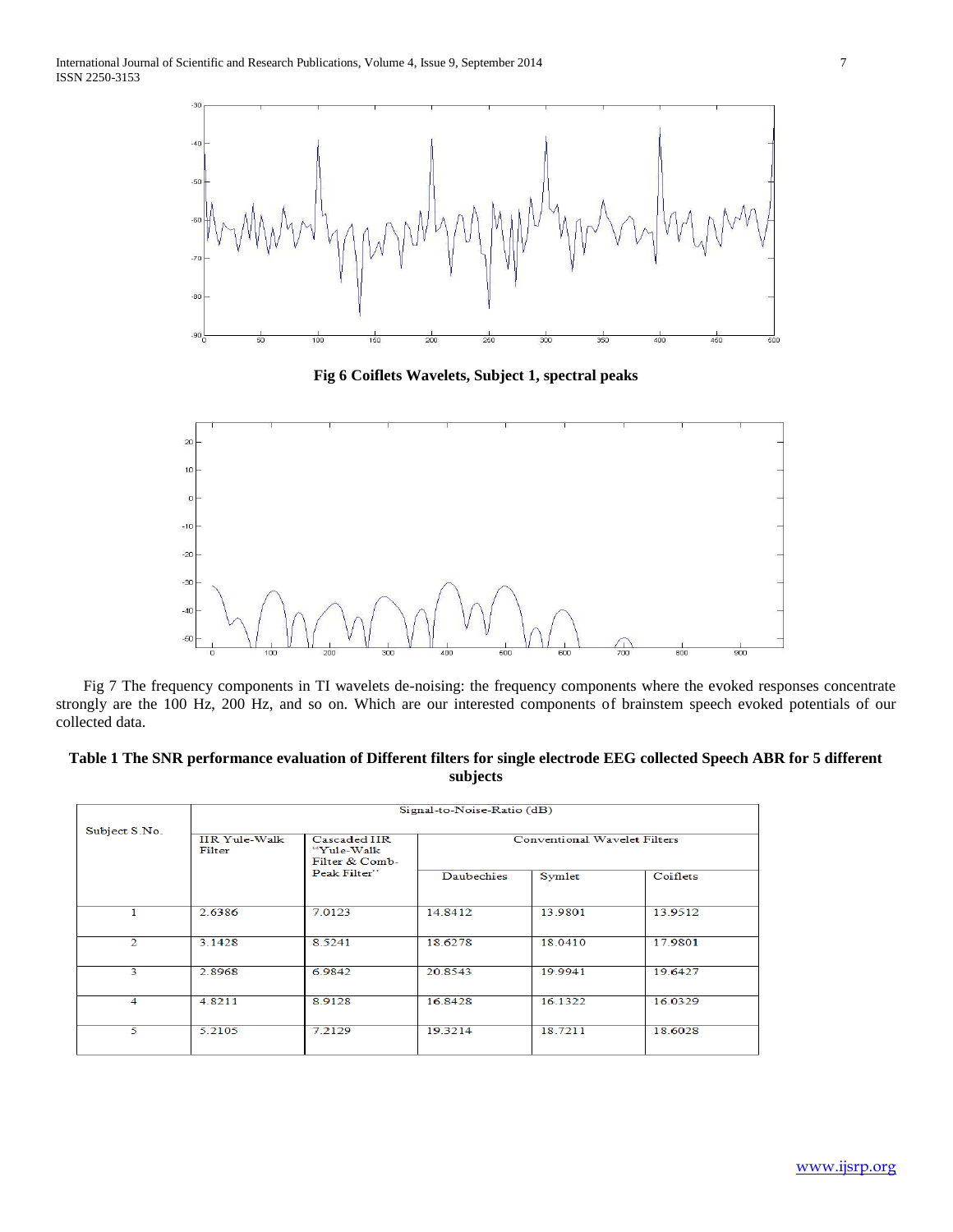| Subject                 | <b>SNRPVD</b> | ZCR           | P-values            | P-values        |
|-------------------------|---------------|---------------|---------------------|-----------------|
| number                  | SNR cut-off   | SNR cut-off   | Column <sub>2</sub> | Column 4        |
|                         | (db)          | (d <b>b</b> ) | SNR cut-off         | SNR cut-<br>off |
|                         |               |               | (db)                | (d <b>b</b> )   |
| $\mathbf{1}$            | $-16$         | $-1$          | nothing             | $-6$            |
| $\overline{2}$          | $-23$         | $-21$         | $-13$               | $-12$           |
| $\overline{\mathbf{3}}$ | $-30$         | 1000          | $-18$               | $-17$           |
| $\overline{4}$          | $-22$         | $-21$         | $-12$               | $-10$           |
| $\overline{5}$          | $-22$         | $-10$         | $-14$               | $-12$           |
| $\overline{6}$          | $-24$         | $-21$         | $-12$               | $-11$           |
| $\overline{\tau}$       | $-21$         | $-1$          | $-15$               | $-14$           |
| $\overline{\mathbf{s}}$ | $-35$         | $-14$         | $-13$               | $-16$           |
| $\overline{9}$          | $-30$         | $-18$         | $\overline{2}$      | $-15$           |
| 10                      | $-31$         | $-11$         | $-13$               | $-12$           |
| 11                      | $-31$         | $-11$         | $-14$               | $-13$           |
| 12                      | $-27$         | $-12$         | $-17$               | $-16$           |

**Table 2 VAD Results 12 different subjects: SNRPVD outperforming and giving surety all the time**

# **Table 3 Using Translation-Invariant Wavelets Local SNR performances at the brainstem speech evoked potential strong existence 100 Hz, 200 Hz and so on. It found to be far better performing.**

| Subject 1            | 100 Hz  | 200 Hz  | 300 Hz  | 400 Hz  | 500 Hz  | 600 Hz  | 700 Hz  | 800 Hz  |
|----------------------|---------|---------|---------|---------|---------|---------|---------|---------|
| Before               |         |         |         |         |         |         |         |         |
| Denoising            | 2.1786  | 1.3733  | 1.4964  | 2.456   | 0.783   | 2.2299  | 1.8593  | 1.3687  |
| After                |         |         |         |         |         |         |         |         |
| Denoising            | 24.0411 | 23.297  | 26.8231 | 24.1522 | 27.8168 | 22.8498 | 28.6662 | 24.8747 |
| Subject <sub>2</sub> |         |         |         |         |         |         |         |         |
| <b>Before</b>        | 2.3972  | 1.7961  | 1.7346  | 1.3401  | 1.4194  | 1.5621  | 1.8229  | 2.024   |
| After                | 25.9627 | 29.5527 | 30.1144 | 32.3335 | 21.9219 | 21.8193 | 24.294  | 25.2139 |
| Subject3             |         |         |         |         |         |         |         |         |
| <b>Before</b>        | 1.9656  | 2.0873  | 0.5875  | 1.7476  | 2.1723  | 1.2665  | 1.515   | 1.3458  |
| After                | 29.0608 | 28.4097 | 34.82   | 25.3336 | 29.4272 | 27.4171 | 26.0825 | 25.9617 |
| Subject4             |         |         |         |         |         |         |         |         |
| Before               | 1.3198  | 1.6802  | 1.5015  | 1.3536  | 2.0328  | 1.2059  | 2.427   | 1.2451  |
| After                | 22.7578 | 32.1224 | 29.909  | 39.3063 | 29.2954 | 31.2538 | 30.3914 | 25.0714 |
| Subject5             |         |         |         |         |         |         |         |         |
| Before               | 1.74    | 2.1347  | 2.4966  | 2.042   | 0.959   | 0.46    | 1.625   | 1.0006  |
| After                | 21.0816 | 29.7672 | 29.9777 | 22.0256 | 31.5719 | 23.6533 | 35.6878 | 27.548  |